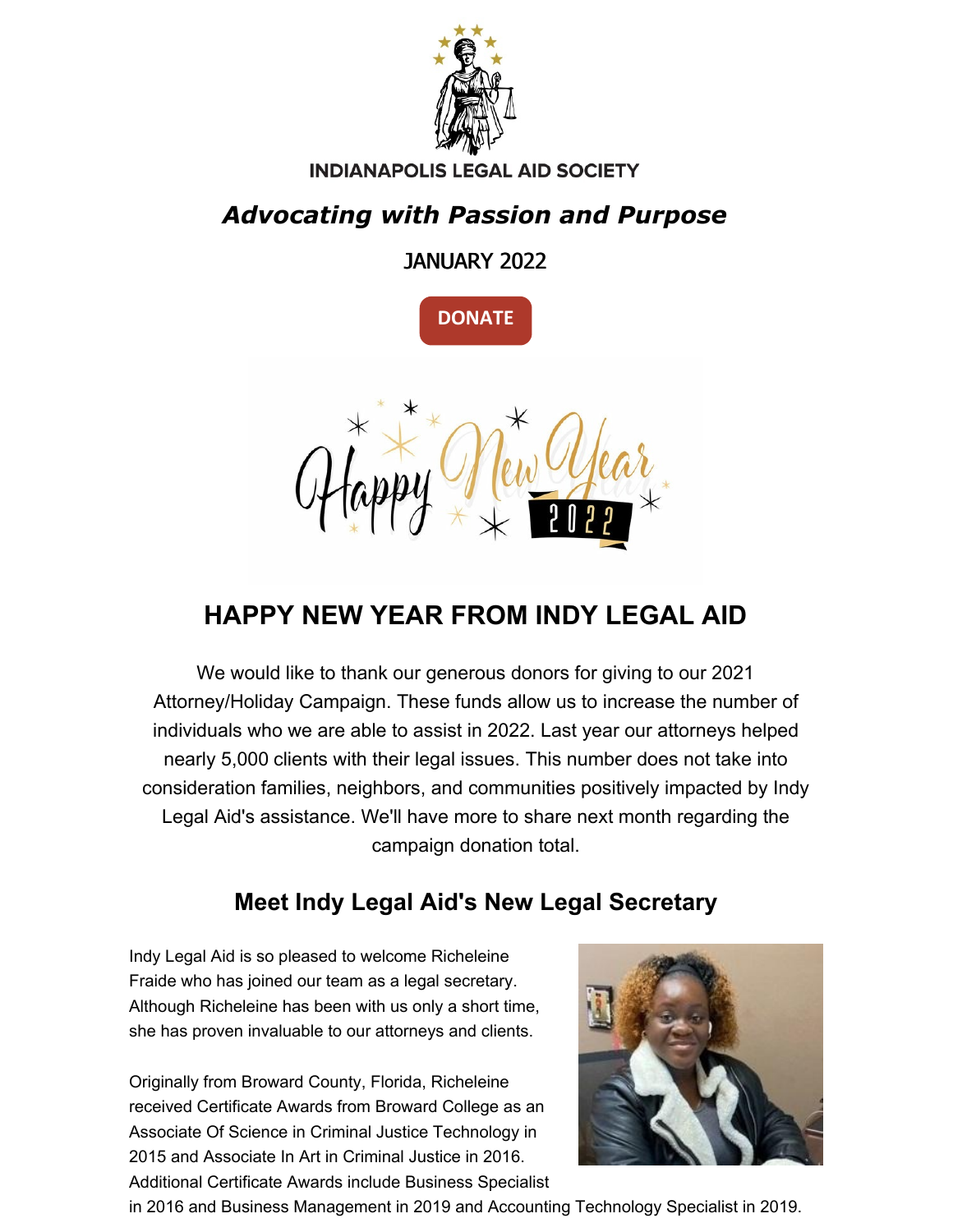She received her Bachelor's degree in Design and Social Inquiry from Florida Atlantic University in 2019.

Richeleine chose law, and subsequently Indy Legal Aid, because she wanted to make a difference in people's lives. "Indy Legal Aid makes a difference in our clients' lives every day providing legal assistance and other resources to help with the issues they face," commented Richeleine.

Richeleine is a single mother with two children. "I went to college and worked two jobs to take care of my kids," said Richeleine. "Anything is possible as long as you put your mind to it and work hard. Do not give up on your dreams."

#### **Indy Legal Aid Receives Lilly Endowment Enhancing Opportunity in Indianapolis Grant**



Indy Legal Aid has received a Lilly Endowment Enhancing Opportunity five-year grant for the Build Yourself Plus: Good People, Good Jobs, Good Careers program (BY PLUS), a collaboration between Indy Legal Aid, the Central Indiana Community Foundation, Indiana Construction Roundtable Foundation, and NeighborLink.

The purpose of the BY PLUS program is to eradicate legal barriers to obtaining employment, provide sustainable employment in the construction industry, transform neighborhoods, and change the lives of thousands of low income, minority, unemployed and under-employed Indianapolis residents.

Indy Legal Aid's role is to provide a legal assessment for each student who is enrolled in the BY PLUS program. Our attorneys will advise, advocate, and/or represent students regarding a number of issues, such as driver's license reinstatement, landlord/tenant and eviction, debt, and family law issues.

Enhancing Opportunity in Indianapolis is a Lilly Endowment initiative designed to help individuals and families facing complex and varied challenges associated with poverty make progress toward lasting economic self-sufficiency.

# **Volunteer Opportunities**



Indy Legal Aid has a number of volunteer opportunities for attorneys, students, and the general public. For attorneys, we have pro bono cases, internships for students, and our spring and fall events, along with light office work.